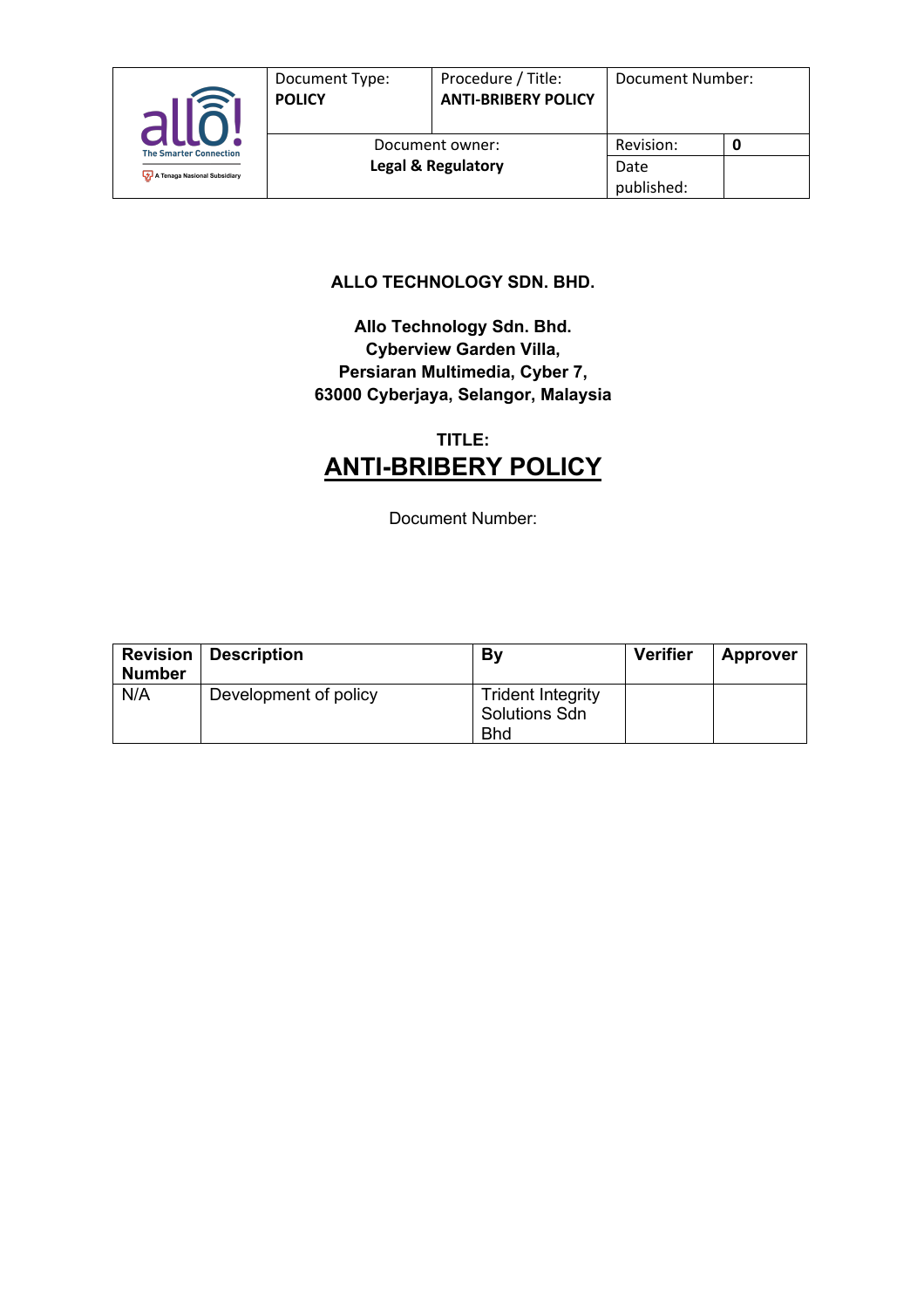# 1. Contents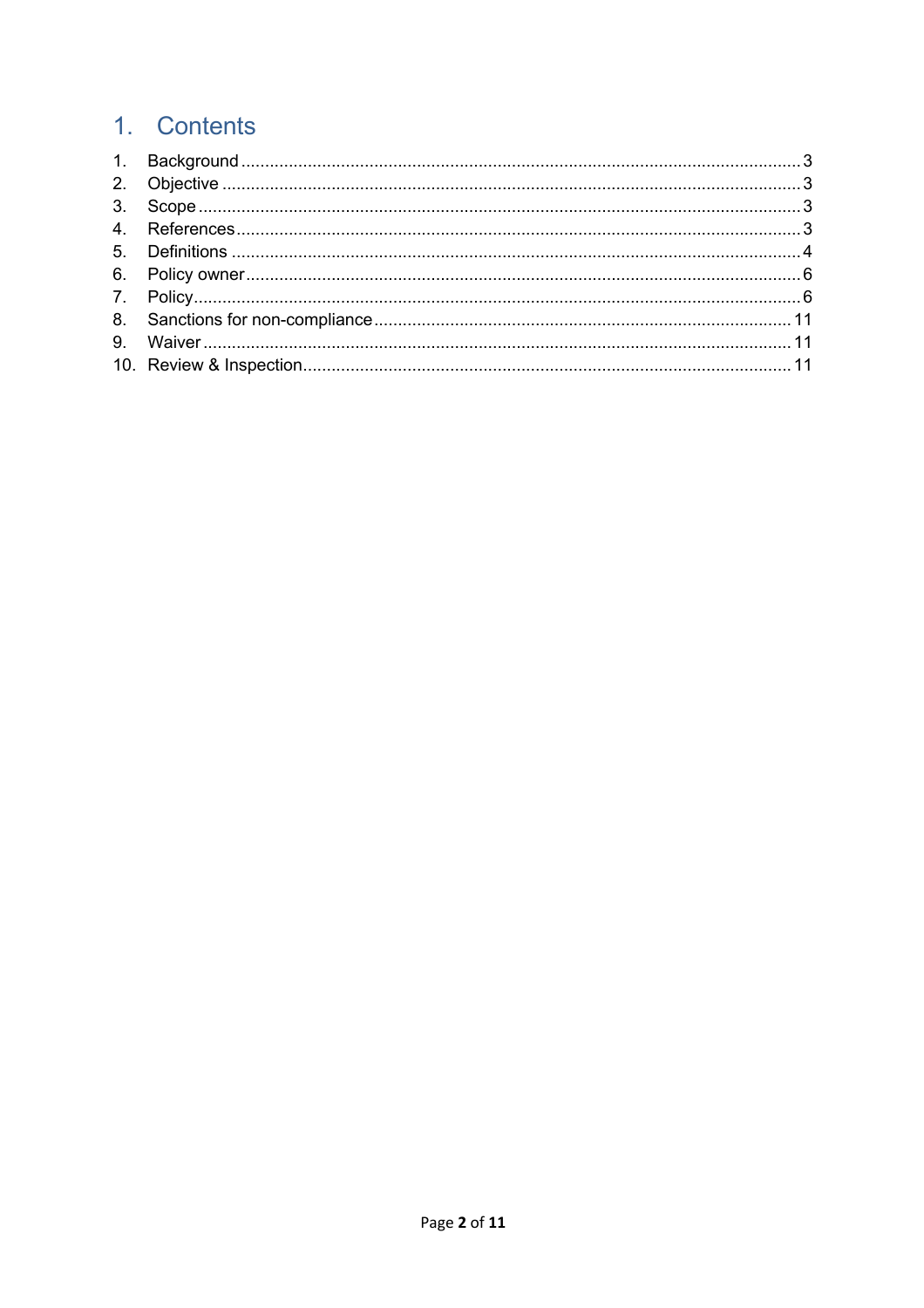## **1. Background**

The main item of legislation relevant to Allo in the context of anti-bribery is the Malaysian Anti-Corruption Commission Act 2009 ("**MACCA**"). Specific offences under the Act include accepting gratification, corruptly procuring a withdrawal of tender, bribery of an officer of a public body, bribery of a foreign public official, and using office or position for gratification. Upon conviction of bribery-related offences, Allo as a company may receive a significant fine and suffer lasting damage to its finances and reputation. In addition, the company's directors and personnel may face fines, imprisonment or both. This matter is therefore to be taken with the utmost seriousness by all parties involved in conducting the business of Allo. Having a clear and unambiguous policy statement on Allo's position regarding bribery forms the cornerstone of an effective integrity management system.

This Anti-Bribery Policy has been developed as the purpose of fulfilling the anti-bribery requirements by the parent company Tenaga Nasional Berhad (TNB) and should be read in conjunction with its supporting documents. If multiple documents speak on the same subject, then the most stringent provision always applies.

## **2. Objective**

This policy sets out Allo's overall position on bribery in all its forms.

## **3. Scope**

This policy is applicable to Allo, the BOD and Allo Personnel and the BODs and personnel of Business Associates when they are acting on Allo's behalf.

## **4. References**

TNB Documents:

- a) TNB Code of Ethics
- b) TCIMS Glossary of Terms
- c) TNB Conflicts of Interest Policy
- d) TNB Gifts, Hospitality and Related Benefits Policy
- e) TNB Integrity Pact Policy
- f) TNB Whistleblowing Policy
- g) TCIMS Monitoring and Review Procedure

Allo Documents:

- a) Whistleblowing Policy
- b) Allo Code of Business Ethics
- c) Allo Code of Conduct
- d) Integrity Pact Policy
- e) Conflict of Interest Policy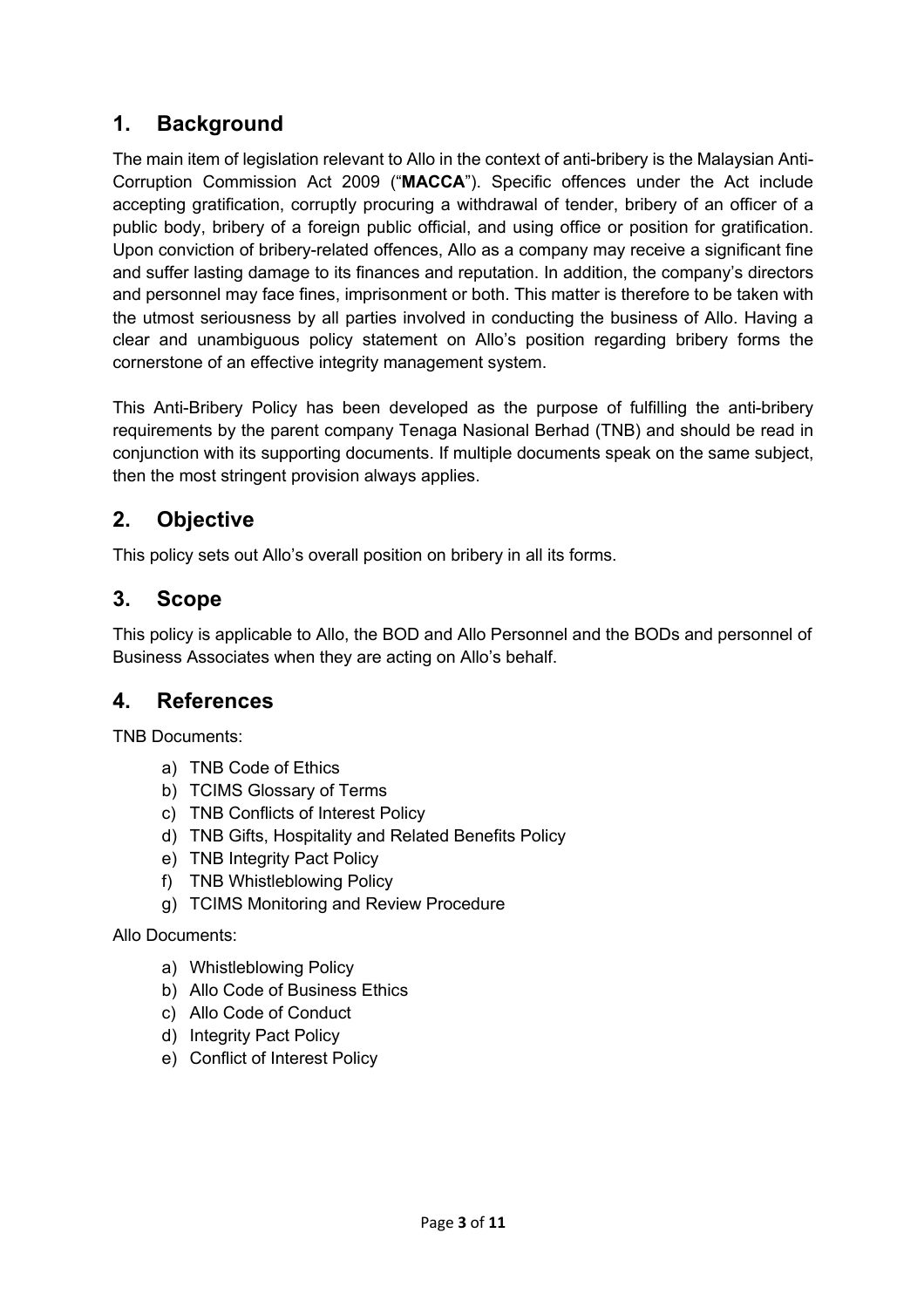## **5. Definitions**

The following definitions are included in this policy. For additional definitions, see the TCIMS Glossary.

| Allo Personnel                              | All individuals directly contracted to the company on an employment<br>basis, including permanent and temporary employees.                                                                                                                                                                                                                                                                                                                                                                                                                                                                                                                                                                                                                                                                                                                                                                                                                                                                                                                                                                                                                                                                                                                                                                                                                                                                                                                                                                                                                                                                                                                                                                                                                                                                                                                                                                                                                                                                                                                                                                                                                                                                                                                                                                                                                                                                                                                                                                                                                                                                                                            |
|---------------------------------------------|---------------------------------------------------------------------------------------------------------------------------------------------------------------------------------------------------------------------------------------------------------------------------------------------------------------------------------------------------------------------------------------------------------------------------------------------------------------------------------------------------------------------------------------------------------------------------------------------------------------------------------------------------------------------------------------------------------------------------------------------------------------------------------------------------------------------------------------------------------------------------------------------------------------------------------------------------------------------------------------------------------------------------------------------------------------------------------------------------------------------------------------------------------------------------------------------------------------------------------------------------------------------------------------------------------------------------------------------------------------------------------------------------------------------------------------------------------------------------------------------------------------------------------------------------------------------------------------------------------------------------------------------------------------------------------------------------------------------------------------------------------------------------------------------------------------------------------------------------------------------------------------------------------------------------------------------------------------------------------------------------------------------------------------------------------------------------------------------------------------------------------------------------------------------------------------------------------------------------------------------------------------------------------------------------------------------------------------------------------------------------------------------------------------------------------------------------------------------------------------------------------------------------------------------------------------------------------------------------------------------------------------|
| <b>BOD</b>                                  | The Board of Directors of Allo                                                                                                                                                                                                                                                                                                                                                                                                                                                                                                                                                                                                                                                                                                                                                                                                                                                                                                                                                                                                                                                                                                                                                                                                                                                                                                                                                                                                                                                                                                                                                                                                                                                                                                                                                                                                                                                                                                                                                                                                                                                                                                                                                                                                                                                                                                                                                                                                                                                                                                                                                                                                        |
| <b>Bribery</b><br><b>Business Associate</b> | Bribery is defined as any action which would be considered as an<br>offence of giving or receiving 'gratification' under the Malaysian Anti-<br>Corruption Commission Act 2009 (MACCA).<br>In practice, this means offering, giving, receiving or soliciting<br>something of value in an attempt to illicitly influence the decisions or<br>actions of a person a position of trust within an organisation.<br>'Gratification' is defined in the MACCA to mean the following:<br>money, donation, gift, loan, fee, reward, valuable security,<br>(a)<br>property or interest in property being property of any description<br>whether movable or immovable, financial benefit, or any other<br>similar advantage;<br>any office, dignity, employment, contract of employment or<br>(b)<br>services, and agreement to give employment or render services<br>in any capacity;<br>any payment, release, discharge or liquidation of any loan,<br>(c)<br>obligation or other liability, whether in whole or in part;<br>any valuable consideration of any kind, any discount,<br>(d)<br>commission, rebate, bonus, deduction or percentage;<br>any forbearance to demand any money or money's worth or<br>(e)<br>valuable thing;<br>any other service or favour of any description, including<br>(f)<br>protection from any penalty or disability incurred or<br>apprehended or from any action or proceedings of a disciplinary,<br>civil or criminal nature, whether or not already instituted, and<br>including the exercise or the forbearance from the exercise of<br>any right or any official power or duty; and<br>any offer, undertaking or promise, whether conditional or<br>(g)<br>unconditional, of any gratification within the meaning of any of<br>the preceding paragraphs (a) to (f).<br>Bribery may be 'outbound', where someone acting on behalf of Allo<br>attempts to influence the actions of someone external, such as a<br>Government official or client decision-maker.<br>It may also be 'inbound', where an external party is attempting to<br>influence someone within the Allo such as a senior decision-maker<br>or someone with access to confidential information.<br>An external party with whom the organisation has, or plans to<br>establish, some form of business relationship. This may include<br>clients, customers, joint ventures, joint venture partners, consortium<br>providers,<br>partners,<br>outsourcing<br>contractors,<br>consultants,<br>subcontractors, suppliers, vendors, advisers, agents, distributors,<br>representatives, intermediaries and investors. A Business Associate |
|                                             | may also be referred to as a Third Party, particular if the associate is<br>acting on behalf of the organisation.                                                                                                                                                                                                                                                                                                                                                                                                                                                                                                                                                                                                                                                                                                                                                                                                                                                                                                                                                                                                                                                                                                                                                                                                                                                                                                                                                                                                                                                                                                                                                                                                                                                                                                                                                                                                                                                                                                                                                                                                                                                                                                                                                                                                                                                                                                                                                                                                                                                                                                                     |
| <b>Conflict of Interest</b>                 | When a person's own interests either influence, have the potential to                                                                                                                                                                                                                                                                                                                                                                                                                                                                                                                                                                                                                                                                                                                                                                                                                                                                                                                                                                                                                                                                                                                                                                                                                                                                                                                                                                                                                                                                                                                                                                                                                                                                                                                                                                                                                                                                                                                                                                                                                                                                                                                                                                                                                                                                                                                                                                                                                                                                                                                                                                 |
|                                             | influence, or are perceived to influence their decision making at Allo.                                                                                                                                                                                                                                                                                                                                                                                                                                                                                                                                                                                                                                                                                                                                                                                                                                                                                                                                                                                                                                                                                                                                                                                                                                                                                                                                                                                                                                                                                                                                                                                                                                                                                                                                                                                                                                                                                                                                                                                                                                                                                                                                                                                                                                                                                                                                                                                                                                                                                                                                                               |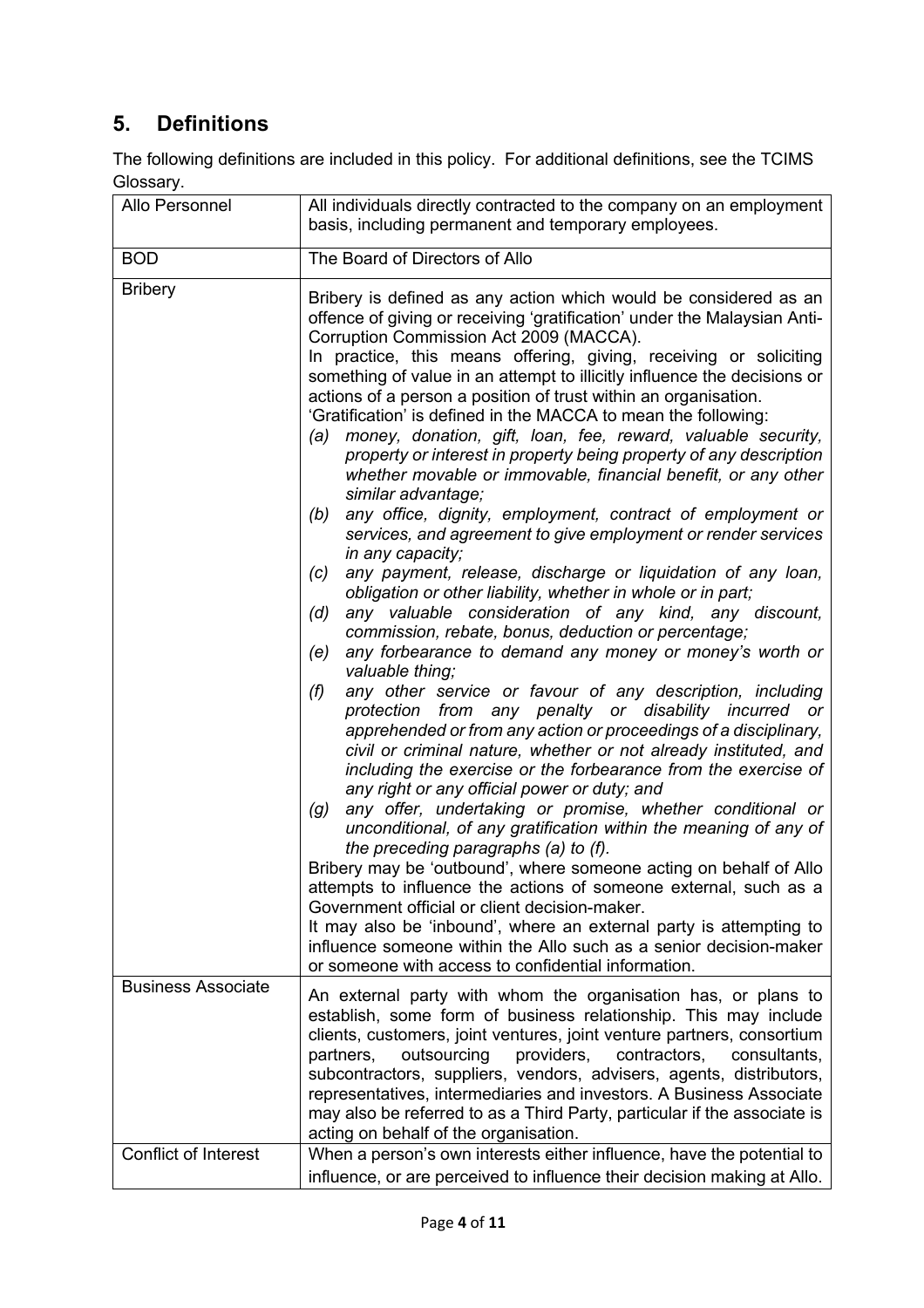| Controlled                  | An entity where Allo has the decision-making power over the                                                                                                                                                                                                                                                                                                                                                                                                                                                                                                                                                                                                         |
|-----------------------------|---------------------------------------------------------------------------------------------------------------------------------------------------------------------------------------------------------------------------------------------------------------------------------------------------------------------------------------------------------------------------------------------------------------------------------------------------------------------------------------------------------------------------------------------------------------------------------------------------------------------------------------------------------------------|
| Organisation                | organisation such that it has the right to appoint and remove the                                                                                                                                                                                                                                                                                                                                                                                                                                                                                                                                                                                                   |
|                             | management. This would normally be where Allo has the controlling                                                                                                                                                                                                                                                                                                                                                                                                                                                                                                                                                                                                   |
|                             | interest (>50% of the voting share ownership), but it could be where                                                                                                                                                                                                                                                                                                                                                                                                                                                                                                                                                                                                |
|                             | there is an agreement in place that Allo has the right to appoint the                                                                                                                                                                                                                                                                                                                                                                                                                                                                                                                                                                                               |
|                             | management, for example a joint venture where Allo has the largest                                                                                                                                                                                                                                                                                                                                                                                                                                                                                                                                                                                                  |
|                             | (but still <50%) allocation of the voting shares.                                                                                                                                                                                                                                                                                                                                                                                                                                                                                                                                                                                                                   |
| <b>Corporate Gift</b>       | Something given from one organisation to another, with the<br>representatives of each organisation giving and accepting the gift.<br>Corporate gifts may also be promotional items given out equally to<br>the general public at events, trade shows and exhibitions as a part of<br>building the company's brand. The gifts are given transparently and<br>openly. Corporate gifts normally bear the company name and logo.                                                                                                                                                                                                                                        |
|                             | Examples of corporate gifts include items such as diaries, table<br>calendars, pens, notepads, plaques, and festive gifts such as<br>hampers, oranges and dates. See also Personal Gift below.                                                                                                                                                                                                                                                                                                                                                                                                                                                                      |
| Corruption                  | The Transparency International definition is used for the TCIMS: 'The<br>abuse of entrusted power for personal gain.' See the definition for<br>'bribery', which is the term used primarily in the TCIMS.                                                                                                                                                                                                                                                                                                                                                                                                                                                           |
| <b>Exposed Position</b>     | A staff position identified as vulnerable to bribery through a risk<br>assessment. Such positions may include any role involving:<br>procurement or contract management; financial approvals; human<br>resource; relations with government officials or government<br>departments; sales; positions where negotiation with an external<br>party is required; or other positions which the company has identified<br>as vulnerable to bribery.                                                                                                                                                                                                                       |
| <b>Facilitation Payment</b> | A payment or other provision made personally to an individual in<br>control of a process or decision. It is given to secure or expedite a<br>routine or administrative duty or function.                                                                                                                                                                                                                                                                                                                                                                                                                                                                            |
| Hospitality                 | The considerate care of guests, which may include refreshments,<br>accommodation and entertainment at a restaurant, hotel, club, resort,<br>convention, concert, sporting event or other venue such as company<br>offices, with or without the personal presence of the host. Provision<br>of travel may also be included, as may other services such as<br>provision of guides, attendants and escorts; use of facilities such as<br>a spa, golf course or ski resort with equipment included.                                                                                                                                                                     |
| <b>Integrity Pledge</b>     | A document signed by an individual, committing themselves to act<br>with integrity as they conduct their duties at Allo.                                                                                                                                                                                                                                                                                                                                                                                                                                                                                                                                            |
| <b>LRD</b>                  | <b>Legal and Regulatory Department</b>                                                                                                                                                                                                                                                                                                                                                                                                                                                                                                                                                                                                                              |
| <b>Personal Gift</b>        | Something given from one individual to another, with the intention of<br>creating or enhancing a personal relationship. The gifts are given in<br>a private setting, without the knowledge or approval of the company<br>management of one or both parties. Personal gifts may include cash,<br>cash equivalents such as credit cards, bitcoin or savings accounts,<br>electronic items, watches, luxury pens, property, vehicles, free fares,<br>loans, lottery tickets, travel facilities,<br>shares,<br>interest free<br>entertainment, services, club memberships, any forms of discount or<br>commission, jewelleries, decorations, souvenirs, vouchers or any |
| <b>TCIMS</b>                | other valuable items. See also Corporate Gift above.<br><b>TNB Corporate Integrity Management System</b>                                                                                                                                                                                                                                                                                                                                                                                                                                                                                                                                                            |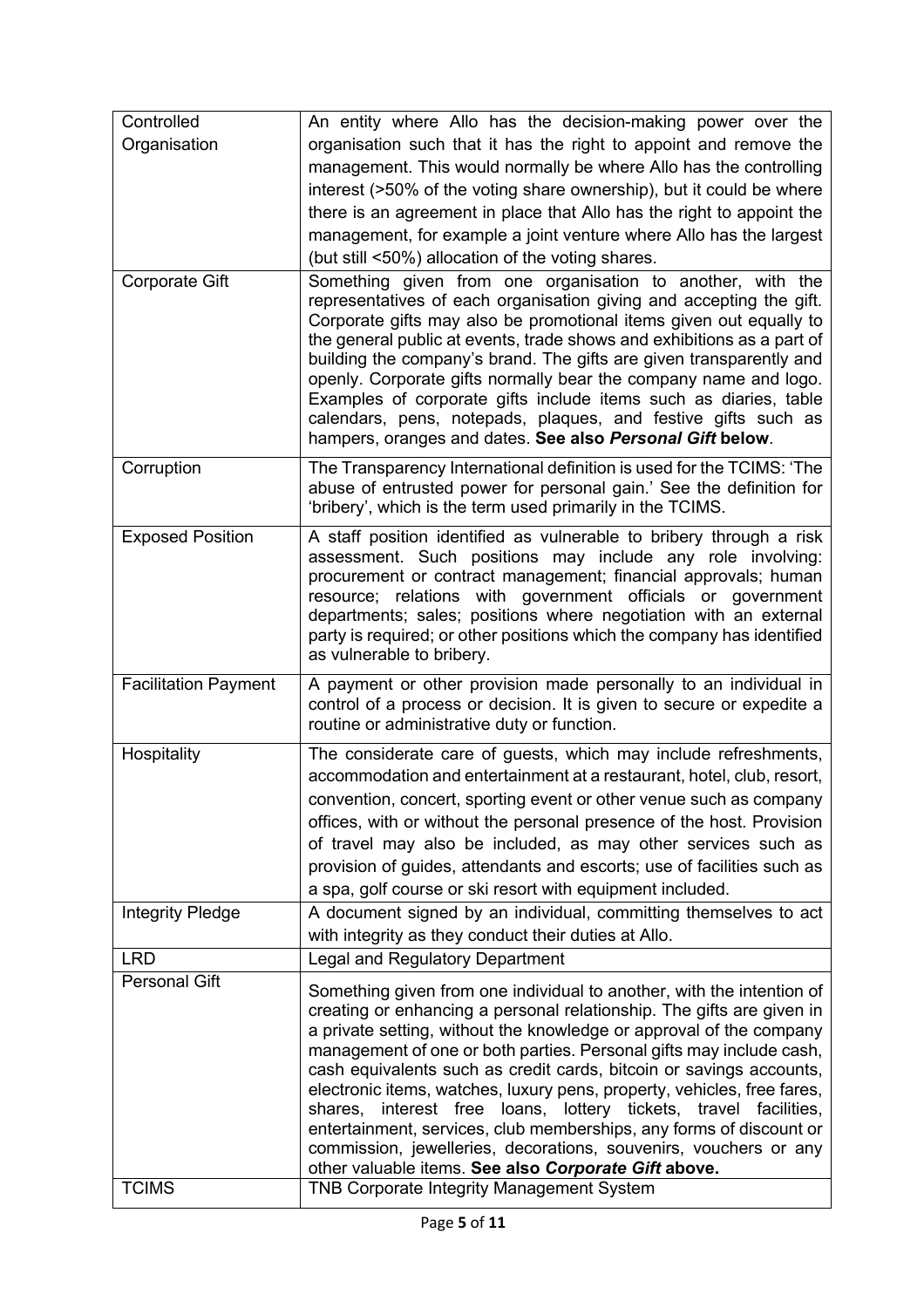Whistleblower  $\vert A \rangle$  person who discloses information on a person or organization engaged in or suspected of being involved in malpractice.

### **6. Policy owner**

The LRD is the owner of this policy.

## **7. Policy**

#### **7.1 Anti-Bribery Policy**

- a) Our policy is that bribery in all its forms related to Allo's activities is prohibited.
- b) Bribery may take the form of anything of value, such as money, goods, services, property, privilege, employment position or preferential treatment. Allo Personnel and its Business Associates shall not therefore, whether directly or indirectly, offer, give, receive or solicit any item of value, in the attempt to illicitly influence the decisions or actions of a person a position of trust within an organisation, either for the intended benefit of Allo or the persons involved in the transaction.
- c) The Anti-Bribery Policy applies equally to its business dealings with commercial ('private sector') and government ('public sector') entities, and includes interactions with their directors, personnel, agents and other appointed representatives at all levels. Even the possible appearance of bribery is to be avoided, in particular when dealing with government officials.
- d) This policy applies to all countries worldwide, without exception and without regard to regional customs, local practices or competitive conditions.
- e) It is Allo's policy that no employee or external party will suffer demotion, penalty or other adverse consequences for refusing to pay or receive bribes or other illicit behaviour, even if such refusal may result in the company losing business or experiencing a delay in business operations.
- f) Allo recognises the value of integrity in its personnel and directors. Personal integrity should be considered as a part of Allo's approach to recruitment, training, performance evaluation, remuneration, and promotion.
- g) Allo does not offer employment to prospective personnel in return for their having improperly favoured Allo in a previous role.

#### **7.2 Recognition of local and international legislation**

- a) Allo is committed to observing the laws and regulations which govern our operations in every country where we do business.
- b) Basic Prohibition: Allo is committed to conducting its business ethically and in compliance with all applicable laws and regulations, including but not limited to the Malaysian Penal Code (revised 1977) (and its amendments), the Malaysian Anti-Corruption Commission Act 2009, (and its amendments), the Companies Act 2016 (Malaysia), the US Foreign Corrupt Practices Act 1977 (amended 1998), and the UK Bribery Act 2010. These laws prohibit bribery and mandate that companies establish and maintain accurate books and records and sufficient internal controls.

#### **7.3 Gifts, Donations and Sponsorships**

a) Allo holds a 'No Gifts' policy, however, there are certain exceptions. The principles governing the giving and receiving of gifts are that they must be (a) limited,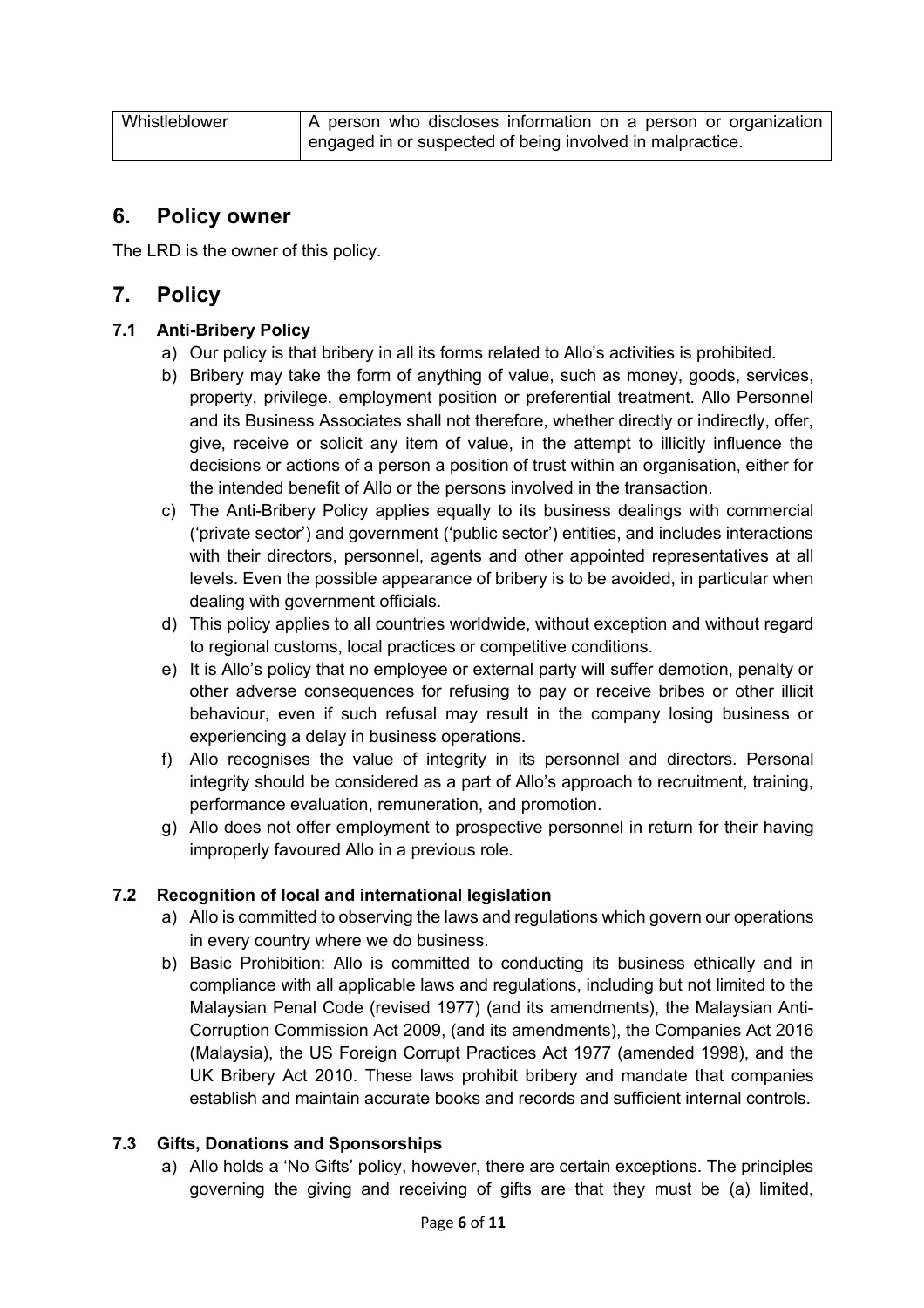customary and lawful under the circumstances; and do not have or are perceived to have (by either the giver or the receiver) any effect on actions or decisions. Specifically (i) there should be no expectation of any specific favour or improper advantages from the intended recipients; (ii) the independent business judgement of the intended recipients must not be affected; (iii) there must not be any corrupt/criminal intent involved; and (iv) the giving out of the gift and hospitality must be done in an open and transparent manner.

b) Charitable contributions, sponsorships and community benefits for external parties must be made according to the TNB Corporate Communications Policy to ensure consistency and uniformity across the organisation.

#### **7.4 Facilitation Payments**

- a) Allo prohibits both giving and receiving of facilitation payments of all kinds. Allo personnel are also prohibited from offering, promising or requesting such payments.
- b) If a facilitation payment is demanded, Allo must report the matter to their HOD. The HOD must then discuss the issue with Integrity Officer to determine what further steps to take.
- c) Only in the event of a person being at risk of harm may a facilitation payment be made. In such an incident, the payment should be made but the situation should be reported immediately to the HOD. The HOD should then report the situation to Integrity Officer to identify what action should be taken.

#### **7.5 Business Associates**

- a) Allo may be held legally responsible for the actions of Business Associates acting on its behalf (commonly called a 'Third Party'). As such, care must be taken to ensure that such entities do not attempt to engage in bribery. If concerns about a Business Associate persist, Allo must not engage or use the services of the entity.
- b) Allo must ensure that all Business Associates acting on behalf of Allo contractually agree to comply with this policy, particularly the Basic Prohibition in 7.2, and other relevant Allo policies, which sets out Allo's general position on integrity and business ethics.
- c) Due diligence should also be carried out with regards to any Business Associate intending to act on the company's behalf as an agent or in other representative roles, to ensure that the entity does not commit an act of bribery in the course of its work with Allo. Due diligence should be based on a bribery risk assessment. Due diligence may include a search through relevant databases, checking for relationships with public officials, and documenting the reasons for choosing one particular Business Associate over another. The results of the due diligence process must be documented, retained for at least seven years and produced on request by the custodian of the process. All the whistleblowing reports received will be channelled to the Integrity Officer for processing with an Independent Director notified. If it involves any of the Allo directors, it will be channelled to the TNB Chief Integrity Development Officer (CIDO) for further action.

#### **7.6 Responsibilities of Allo Personnel**

a) This policy is applicable to all Allo Personnel and directors, and it seeks to impose specific responsibilities and obligations that are properly reflected in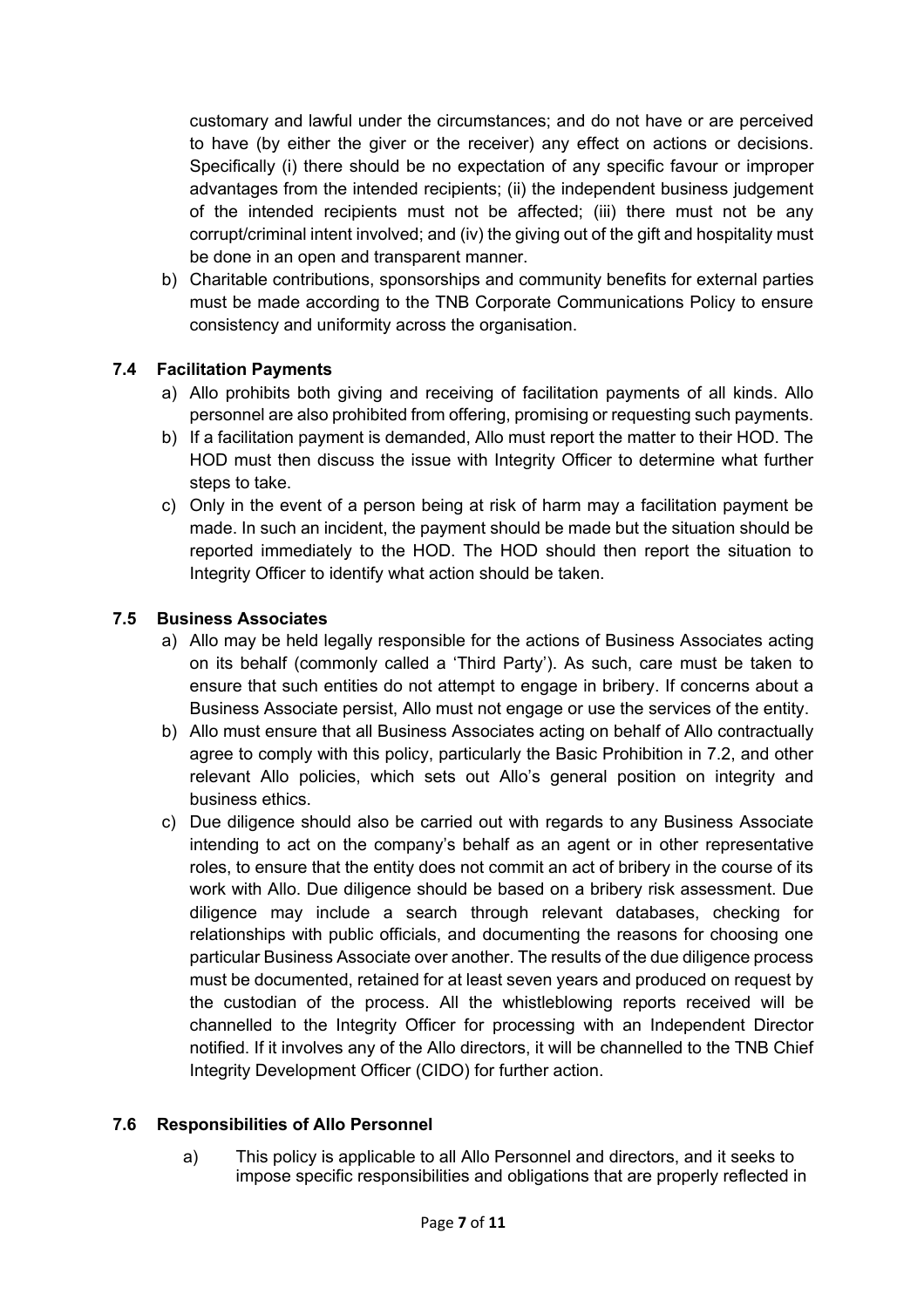employment contracts, evaluations, incentives and promotional procedures and enforced through standard disciplinary measures.

- b) With respect to directors of Allo, their specific roles include the following:
	- i. Promote good corporate governance practices relating to anti-bribery;
	- ii. Demonstrate support for the implementation and enforcement of this policy;
	- iii. Demonstrate model behaviour and lead by example by complying with this policy;
	- iv. Be watchful and alert for signs of possible misconduct or inappropriate behaviour which may relate to bribery;
	- v. Not condone improper practices and to take stern actions when required;
	- vi. Promote the use of whistleblowing mechanisms within Allo and give assurance on the protection of whistleblowers.
- c) All Allo Personnel are responsible for understanding and complying with this policy. In particular, the role of all Allo Personnel includes the following:
	- i. Be familiar with applicable requirements and directives of the policy and communicate them to subordinates;
	- ii. Promptly record all transactions and payments accurately and in reasonable detail;
	- iii. Always raise suspicious transactions to immediate superiors for guidance on next course of action;
	- iv. Ask the Integrity Officer if any questions about this policy arise or if there is a lack of clarity about the required action in a particular situation;
	- v. Be alert to indications or evidence of possible violations of this policy;
	- vi. Promptly report violations or suspected violations through appropriate channels;
	- vii. Participate in integrity and anti-bribery training as determined by the position.
- d) Allo Personnel in a supervisory position have a particular responsibility to ensure that the anti-bribery requirements are applied and complied with within their department or function and to monitor compliance with the policy. They also must ensure that subordinates in 'Exposed Positions' attend relevant training.
- e) When dealing with external providers offering goods and services to the company, Allo Personnel shall not:
	- i. Express unexplained or unjustifiable preference for certain parties;
	- ii. Exert improper influence to obtain personal benefits from them.
- f) When dealing with external parties in a position to make a decision to Allo's benefit (such as a Government official or client), Allo Personnel shall not:
	- i. Offer, promise or make any attempt at dishonestly influencing the person's decision by directly or indirectly offer or make promise of corrupt payments, in cash or in kind;
	- ii. Be involved in any discussions regarding business or employment opportunities, for their own personal benefit or for the benefit of the external party;
	- iii. Otherwise abuse the decision-making and other delegated powers given by the senior management, in order to illicitly secure an outcome which would be to the commercial advantage to themselves and/or the company.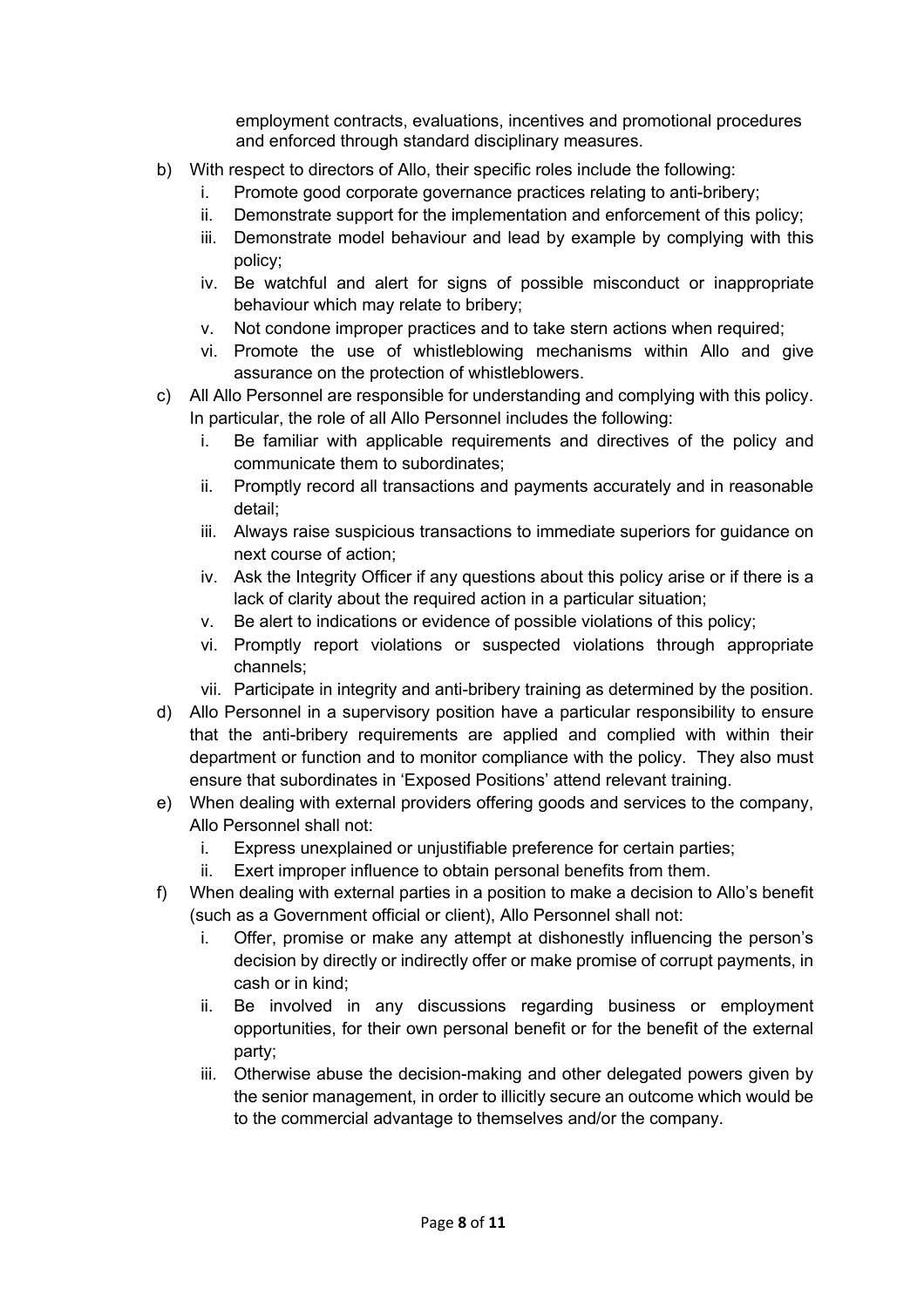#### **7.7 Conflicts of Interest**

- a) Conflicts of interest occur when a person's own interests either influence, have the potential to influence, or are perceived to influence their decision-making at Allo. Allo therefore defines conflicts of interest broadly: actual conflicts of interest (the person faces a real, existing conflict); potential conflicts of interest (the person is in or could be in a situation that may result in a conflict); and perceived conflicts of interest (the person is in or could be in a situation that may appear to be a conflict, even if this is not the case). All three types of conflict are a potential risk to the company, the person(s) involved, and any external party implicated such as a Business Associate. All actual, potential or perceived conflicts should therefore be declared and managed according to the Conflicts of Interest Policy.
- b) In situations where a conflict does occur, Allo Personnel are required to declared the matter as per the Conflicts of Interest Policy.

#### **7.8 Staff declarations**

- a) All new Allo Personnel must sign an acknowledgement at the beginning of their employment that they have read and understand this policy and the Code of Conduct for Allo's general position on integrity and business ethics.
- b) All Allo Personnel shall sign an Integrity Pledge on a regular basis.
- c) All Allo Personnel shall declare any Conflicts of Interest, as stated in the Conflicts of Interest Policy.

#### **7.9 Anti-bribery compliance function**

- a) Allo shall establish and maintain an anti-bribery compliance function, the LRD to oversee the management of the anti-bribery programme.
- b) The LRD shall be recognised as an independent authority within the company structure, equipped to act effectively against bribery, with the Integrity Officer reporting functionally to the ALLO BOD and administratively to the Head of LRD.
- c) Allo shall conduct regular risk assessments to identify the bribery risks affecting the business, set the company's anti-bribery objectives, and assess the effectiveness of the controls in achieving those objectives. This process will ensure the antibribery programme is appropriate for the purpose of the organisation and inform further improvements of the system.
- d) The LRD shall:
	- i. be resourced and staffed to a level in keeping with the size of Allo, the risk given the business activities of Allo and the scope of the anti-bribery programme. The BOD shall ensure that appropriate resources are provided for effective operation of the anti-bribery programme and that the LRD is staffed with persons who have the appropriate competence, status, authority and independence.
	- ii. provide advice and guidance to personnel on the anti-bribery programme and issues relating to bribery.
	- iii. take steps to ensure that appropriate monitoring, measurement, analysis and evaluation of the anti-bribery programme is performed.
	- iv. report on the performance of the anti-bribery programme to the BOD regularly, including results of any investigations and audits.
	- v. have clear terms of reference with a scope of work covering the anti-bribery and directly related matters.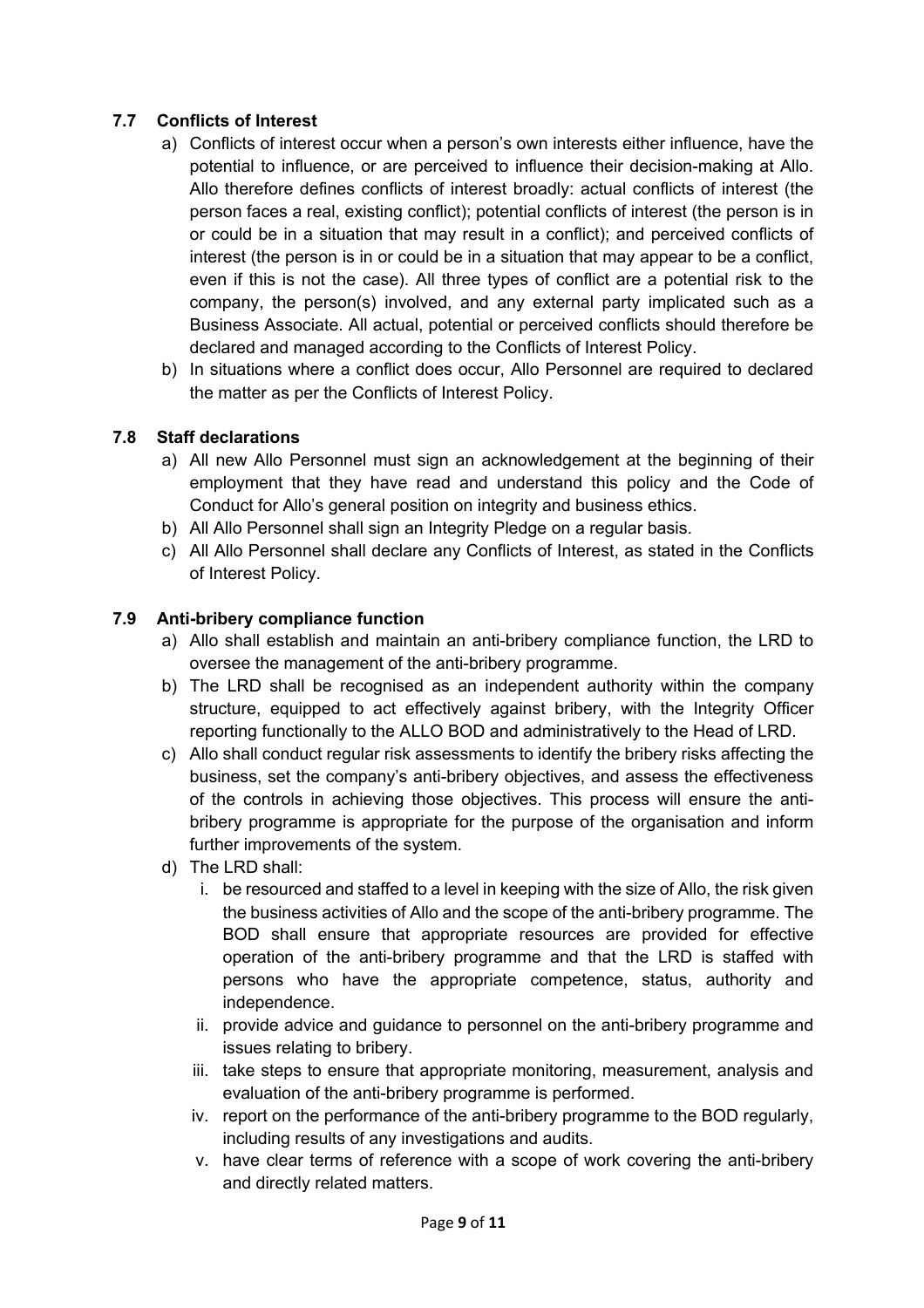#### **7.10 Training**

- a) Allo shall endeavour to conduct a training and awareness programme for all Allo Personnel and directors on the company's position regarding anti-bribery, integrity and ethics.
- b) Allo shall provide appropriate integrity training for all Allo Personnel who are any or all of the following:
	- i. New to the company;
	- ii. Promoted to a management position or a position involving budget control for the first time;
	- iii. Appointed to or currently holding a position where bribery is considered a medium or high risk; or
	- iv. Transferred from TNB to Allo.
- c) Training should be repeated on a regular basis, in accordance with the level of bribery risk related to the position.
- d) All personnel in 'Exposed Positions' should complete tailored anti-bribery training within 6 months of taking the position.
- e) Allo shall maintain records to identify which Allo Personnel have received training, and produce, communicate and update the training schedule in conjunction with LRD to ensure the training policy is adhered to.

#### **7.11 Reporting of policy violations**

- a) Allo shall establish and maintain suitable reporting ('whistleblowing') channels for receiving information regarding violations of this policy, and other matters of integrity provided in good faith by Allo Personnel and/or external parties.
- b) Personnel who, in the course of their activities relating to their employment at Allo, encounter actual or suspected violations of this policy are required to report their concerns using one of the reporting channels.
- c) Reports made in good faith shall be addressed in a timely manner and without incurring fear of reprisal regardless of the outcome of any investigation.
- d) Retaliation in any form against Allo Personnel where the person has, in good faith, reported a violation or possible violation of this policy is strictly prohibited. Any Allo Personnel found to have deliberately acted against the interests of a person who has in good faith reported a violation or possible violation of this policy shall be subjected to disciplinary proceedings including demotion, suspension, dismissal or other actions (including legal action) which Allo may choose to take.
- e) See the *Whistleblowing Policy* for further information.

#### **7.12 Non compliance**

- a) Integrity Officer shall conduct regular audits to ensure compliance to this policy in accordance with TNB's requirements. Such audits may be conducted internally by Allo or externally by designated party. Audit documentation should include performance improvement action plans.
- b) Non-compliance as identified by the audit and any risk areas identified through this and other means shall be reported to the BOD in a timely manner in accordance with the level of risk identified.